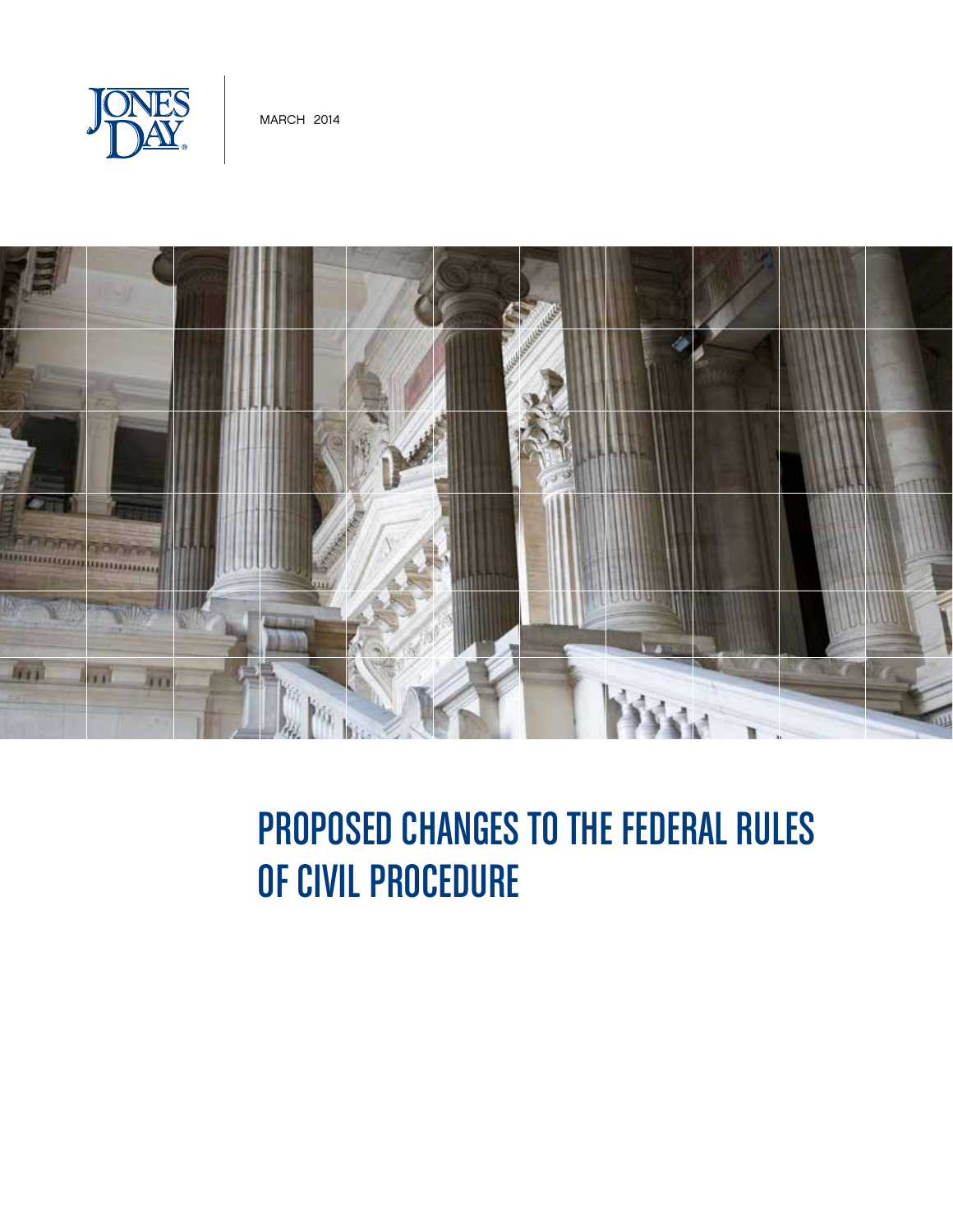On August 15, 2013, the Judicial Conference's Advisory Committee on Civil Rules ("Advisory Committee") proposed amendments to the Federal Rules of Civil Procedure ("FRCP").1 The amendments included changes to several of the Rules,2 with the most significant changes to Rules 26 and 37.3 These changes, which the Advisory Committee first explored at a May 2010 conference at the Duke University School of Law ("Duke Conference"),<sup>4</sup> are arguably the most significant modifications to discovery since the 1993 amendments requiring initial disclosures. From May 2010 to April 2013, the Advisory Committee developed the proposed changes, which are designed to reach the goal of the FRCP—"[securing] the just, speedy, and inexpensive determination of every action and proceeding."5 These amendments realize this goal by expediting the initial stages of each matter, ensuring that discovery is proportional and limited to the claims and defenses at issue in the litigation, and providing that parties are not subjected to unnecessary costs related to an overly broad scope of discovery or document preservation obligations.

The amendments were open to public comment from August 15, 2013 to February 18, 2014.6 The more than 2,300 comments submitted run the gamut from enthusiastically welcoming the changes as essential to sharply criticizing them as unnecessary and unfair. Commenters on both sides suggested further changes. Several bodies must now consider the rules and these related comments. This White Paper describes the proposed changes, provides an overview of the comments submitted, and outlines the next steps in the process.<sup>7</sup>

## PROPOSEDAMENDMENTS

The proposed amendments focus on three issues: early case management, proportionality, and preservation. The early case management changes expedite the earliest stages of litigation, while the proportionality proposals reconcile discovery's scale and scope to the matter's specific needs in an effort to cabin related costs. Finally, the preservation changes encourage litigants to preserve discoverable information while resolving the substantial jurisdictional differences of overpreservation-related sanctions. In so doing, the changes reduce unnecessary costs and burdens associated with overpreservation or spoliation that is not willful or in bad faith.

# EARLY CASE MANAGEMENT

## Scheduling

Many of the proposed scheduling changes aim to reduce the delay at the beginning of litigation. Proposed Rule 4(m) decreases the time period for serving a defendant from 120 days to 60 days. If service has not occurred at that point, the judge may dismiss the action.

After service, at the subsequent scheduling conference, proposed Rule 16(b)(1) would require "direct simultaneous communication"8 between parties, whether in person, by telephone, or other sophisticated electronic means. The Advisory Committee believes these methods will create a more effective scheduling conference because they do not involve the inherent time delays of the mail and other means.9 Proposed Rule 16(b)(2) requires the judge to issue the scheduling order 90 days after any defendant has been served or 60 days after any defendant has appeared, whichever is earlier. This is reduced from the current 120 and 90 days, respectively.10 Proposed Rule 16(b)(3)(B)(v) also states that the scheduling order may require a discovery conference with the court before a party may move for a discovery order. The Advisory Committee Notes ("Notes") indicate that judges who have held such conferences often find them to be an efficient way to speedily and efficiently resolve discovery disputes.11

Proposed Rule 26(d)(1) clarifies the occasions on which parties may seek discovery prior to the Rule 26(f) conference by specifying that Rule 26(d)(2) is among the exceptions generally authorized by the rules. Rather than allowing parties to file a motion to modify the sequence of discovery, as the original Rule 26(d)(2) permits, the newly renumbered Rule 26(d)(3) allows parties to stipulate to case-specific sequences of discovery.

#### Privilege and Preservation

Given that the Rule 26(f) conference "kicks off" discovery, the proposed changes allow parties to identify issues in advance and to address them more substantively at the conference. Rule 16(b)(3)(B)(iii) and Rule 26(f)(3)(C) discuss document preservation. Proposed Rule 16 states that a scheduling order may also address the preservation of electronically stored information ("ESI"). Proposed Rule 26 states that the discovery plan *must* include the parties' views and proposals on the preservation of ESI. These changes are made with the recognition "that a duty to preserve discoverable information may arise before an action is filed."12

Additional changes to Rule 16(b)(3)(B)(iv) and Rule 26(f)(3)(D) address privilege. Proposed Rule 16 states that a scheduling order may include agreements reached under Federal Rule of Evidence ("FRE") 502,13 and proposed Rule 26 states that the discovery plan *must* state the parties' views and proposals on claims of privilege, including whether to ask the court to include an order under FRE 502.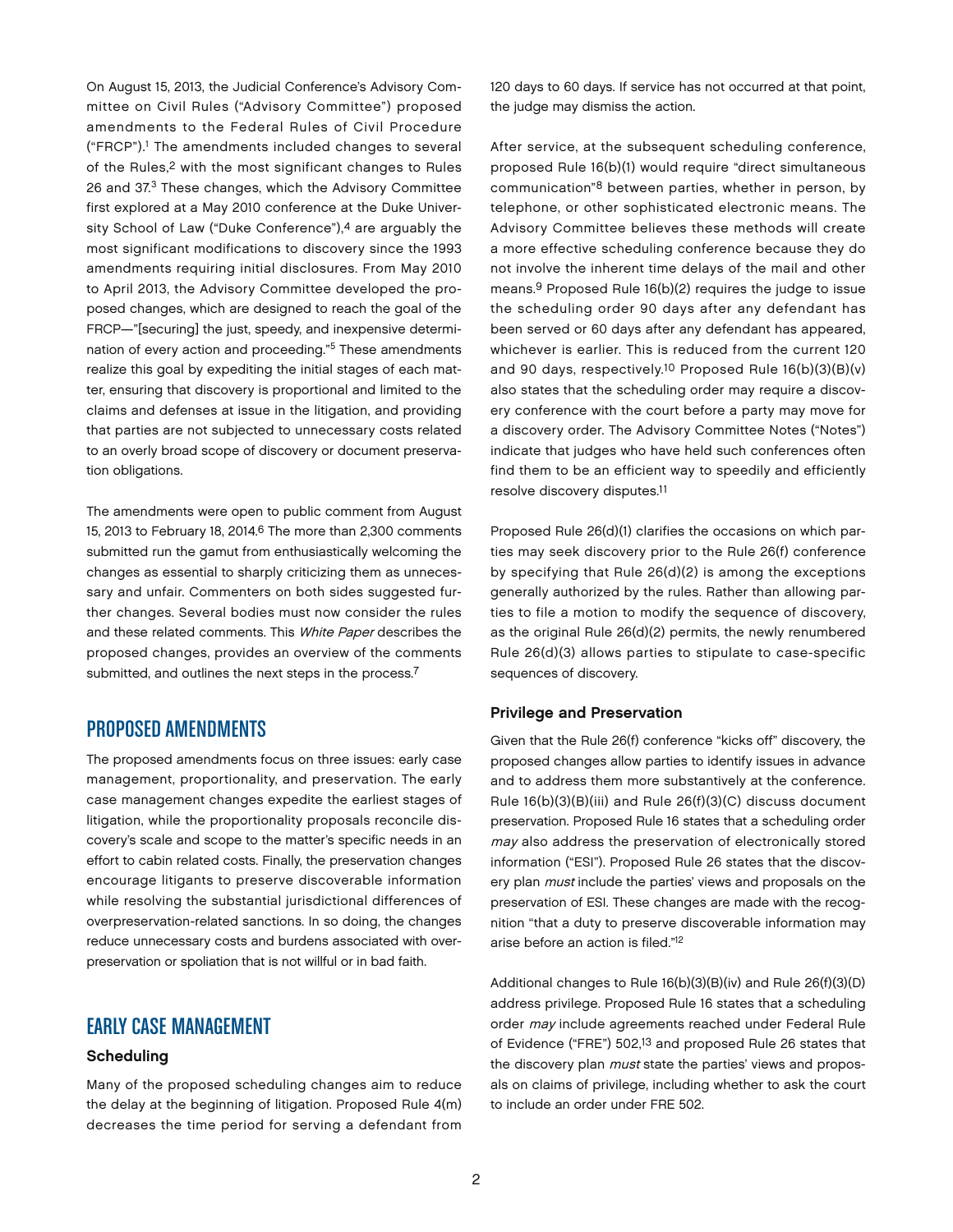### Document Productions

Proposed Rule 26(c)(1)(B) explicitly recognizes the court's power to enter a protective order allocating the expenses of discovery. Although judges have this authority under the current rules, the goal of the change is to prevent parties from contesting that authority.14

Proposed Rule 26(d)(2) permits a party to serve Rule 34 document requests prior to a Rule 26(f) conference, but no earlier than 21 days after the receiving party was served in the litigation. The requests will be deemed served as of the Rule 26(f) conference, with the response deadline still running from that conference date. This is in contrast to the current rule, which forbids serving any requests for production prior to the Rule 26(f) conference. This change is among the changes intended to encourage the parties to have a more informed, focused conversation at the conference.<sup>15</sup>

A party's response to requests for production, under proposed Rule 34(b)(2)(B) and (C), must state the grounds for the objection with specificity, must indicate if documents will be withheld on the basis of the stated objections, and must include a reasonable date for production (otherwise production must occur on the timeline of the requesting party).16 The Notes recognize that some cases require a rolling production; those responses should specify the start and end dates of production.17 Lastly, Rule 37(a)(3)(B)(iv)'s amendment permits a party to move for an order to compel production if another party fails to produce documents, which takes into account the common practice to produce copies of documents rather than make documents available for inspection.

## PROPORTIONALITY

In an effort to limit the ever-increasing costs of litigation to those costs that are necessary for the "just, speedy, and inexpensive determination of every action and proceeding," the Advisory Committee proposes many changes to narrow the scope of discovery. These changes, often referred to as the "proportionality changes," begin with Rule 1. The proposed Rule 1 change amends the second sentence as shown in red below.

## Rule 1 – Scope and Purpose

#### RULE 1—SCOPE AND PURPOSE

These rules govern the procedure in all civil actions and proceedings in the United States district courts, except as stated in Rule 81. They should be construed, and administered, and employed by the court and the parties to secure the just, speedy, and inexpensive determination of every action and proceeding.

This amendment recognizes that while some adversarial behavior is essential for the litigation process, parties must balance the adversarial nature with notions of cooperation. "Effective advocacy," the Notes state, "is consistent with and indeed depends upon — cooperative and proportional use of procedure."<sup>18</sup> Cooperation is not mandatory here. Although the Advisory Committee considered making cooperation mandatory, it was concerned that such a mandate would spark additional litigation on whether the parties were being appropriately cooperative.19

The Committee proposes a wholesale change to Rule 26(b)(1). The proposal limits the scope of discovery to that which is "proportional to the needs of the case," and it provides five illustrative factors for courts to consider. This language completely replaces the current, and often quoted, "reasonably calculated to lead to the discovery of admissible evidence" language, which the Advisory Committee believes courts often interpret too broadly.20 The rule also narrows relevant matter to "any party's claim or defense" rather than the "subject matter involved in the action." These changes will alter the rule as shown below.

#### Rule 26(b)(1)—Scope of Discovery (emphasis added)

#### Current Rule 26(b)(1)

Scope in General. Unless otherwise limited by court order, the scope of discovery is as follows: Parties may obtain discovery regarding any nonprivileged matter that is relevant to any party's claim or defense including the existence, description, nature, custody, condition, and location of any documents or other tangible things and the identity and location of persons who know of any discoverable matter. For good cause, the court may order discovery of any matter relevant to the subject matter involved in the action. Relevant information need not be admissible at the trial if the discovery appears reasonably calculated to lead to the discovery of admissible evidence. All discovery is subject to the limitations imposed by Rule 26(b)(2)(C).

#### Proposed Rule 26(b)(1)

Scope in General. Unless otherwise limited by court order, the scope of discovery is as follows: Parties may obtain discovery regarding any nonprivileged matter that is relevant to any party's claim or defense and proportional to the needs of the case, considering the amount in controversy, the importance of the issues at stake in the action, the parties' resources, the importance of the discovery in resolving the issues, and whether the burden or expense of the proposed discovery outweighs its likely benefit. Information within this scope of discovery need not be admissible in evidence to be discoverable.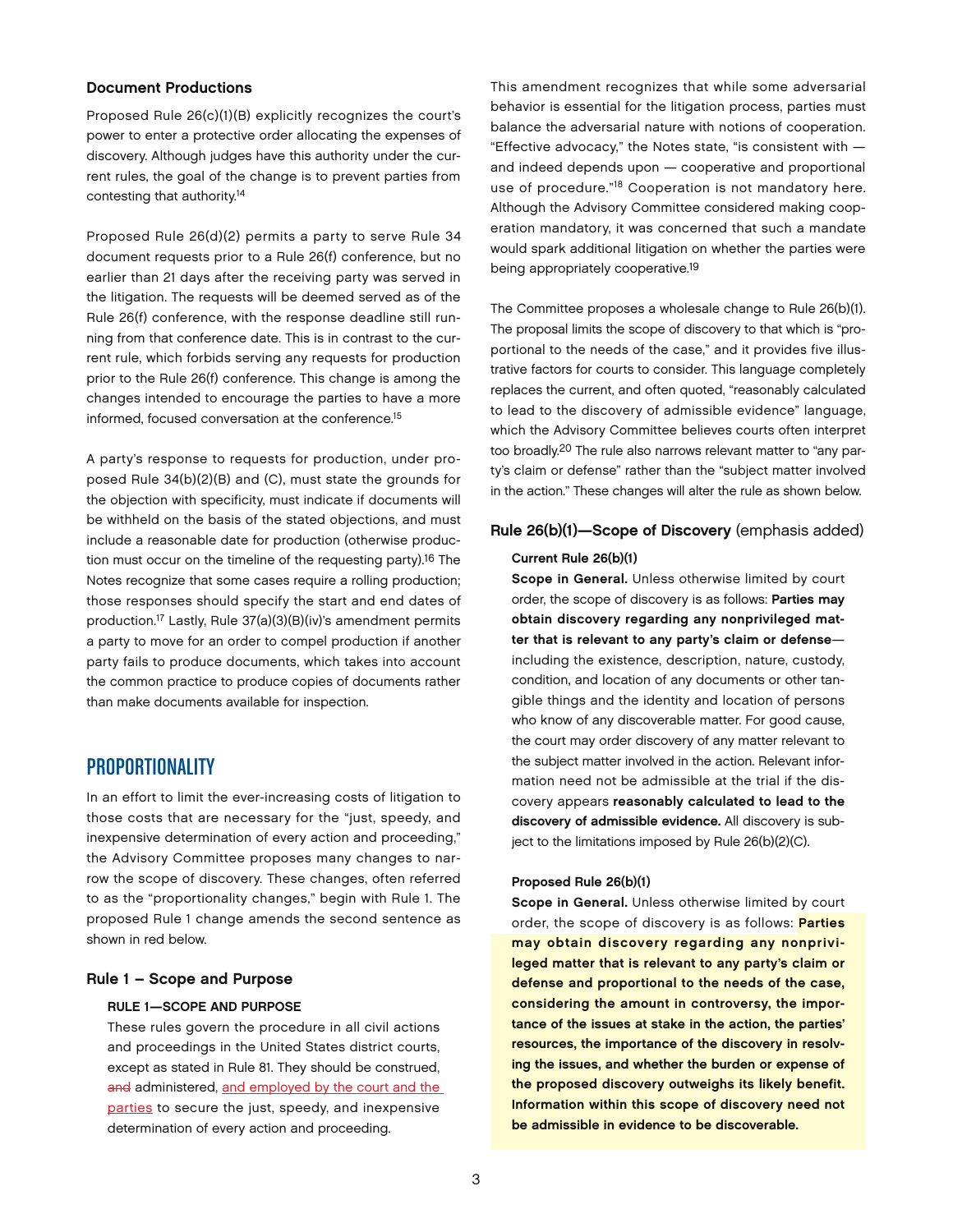Proposed Rule 26(b)(2) provides largely logistical updates, adding requests for admission to the list of requests that Rule 30 may limit. It eliminates the option for a court to use Rule 36 to limit requests by order or local rule in subsection A, simplifies when a court is required to limit the frequency or extent of discovery in subsection C, and encourages the court to use the revised Rule 26(b)(1) to make that discovery determination (rather than benefit/burden analysis) in subsection C(iii). Rule 34(b)(2)(A) similarly concerns logistics, requiring a party to respond to a request for production delivered under Rule 26(d)(2) within 30 days after the first Rule 26(f) conference.

Amendments to Rules 30, 31, 33, and 36 provide new, specific limits on discovery tools based on empirical research by the Federal Judicial Center.21

## Rule 37(E)(1)—Failure to Preserve Discoverable Information (emphasis added)

#### Current Rule 37(e)

Failure to Provide Electronically Stored Information. Absent exceptional circumstances, a court may not impose sanctions under these rules on a party for failing to provide electronically stored information lost as a result of the routine, good-faith operation of an electronic information system.

#### Proposed Rule 37(e)(1)

Failure to Preserve Discoverable Information. (1) Curative measures; sanctions. If a party failed to preserve discoverable information that should have been

| <b>PROPOSED LIMITS FOR DISCOVERY TOOLS</b>                        |                          |                         |                                                      |  |
|-------------------------------------------------------------------|--------------------------|-------------------------|------------------------------------------------------|--|
| <b>Discovery Tool</b>                                             | <b>Current Limit</b>     | <b>Proposed Limit</b>   | Additional requests with<br>permission of the court? |  |
| Depositions (R. 30 and 31)                                        | 10 depositions per party | 5 depositions per party | yes                                                  |  |
|                                                                   | 7 hours each             | 6 hours each            | yes                                                  |  |
| Interrogatories (R. 33)                                           | 25                       | 15                      | yes                                                  |  |
| <b>Requests for Admission (R.36)</b><br>(other than authenticity) | None                     | 25                      | yes                                                  |  |

The court may grant additional requests for these discovery rules to the extent Rules 26(b)(1)–(2) require. While the proposed limitations are more conservative than the current limits, they merely represent a starting point for negotiations with the court. Collectively, the proposed amendments also encourage litigants to think both offensively and defensively about using discovery tools. For instance, a party should consider that listing boilerplate affirmative defenses may provide another party with sound reason to argue for a higher number of discovery requests.

## **PRESERVATION**

The final category is the changes designed to address preservation of documents and other information. These changes, which overlap with the new focus on proportionality and include the revisions to Rule 26 discussed above, are otherwise within proposed Rule 37. Proposed Rule 37(e)(1) rewrites the current rule completely. The Notes explicitly state that this was, in part, to address disparate expectations across the federal circuit courts and the fact that "[e]xtremely expensive overpreservation may seem necessary due to the risk that very serious sanctions could be imposed even for merely negligent, inadvertent failure to preserve some information later sought in discovery."22

preserved in the anticipation or conduct of litigation, the court may:

(A) permit additional discovery, order curative measures, or order the party to pay the reasonable expenses, including attorney's fees, caused by the failure; and

(B) impose any sanction listed in Rule 37(b)(2)(A) or give an adverse-inference jury instruction, but only if the court finds that the party's actions:

- (i) caused substantial prejudice in the litigation and were willful or in bad faith; or
- (ii) irreparably deprived a party of any meaningful opportunity to present or defend against the claims in the litigation.

Proposed Rule 37(e)(1) provides "curative measures" and "sanctions" should a party fail to preserve discoverable information in anticipation of litigation. In so doing, the proposed rule limits "sanctions" to destruction (versus loss) of discoverable information. The curative measures listed in Rule 37(e) (1)(A) are available where the harm of loss can be substantially undone or a party took reasonable steps to preserve. In contrast, the sanctions listed in Rule 37(e)(1)(B) require "substantial prejudice" and "willfulness or bad faith" or that a party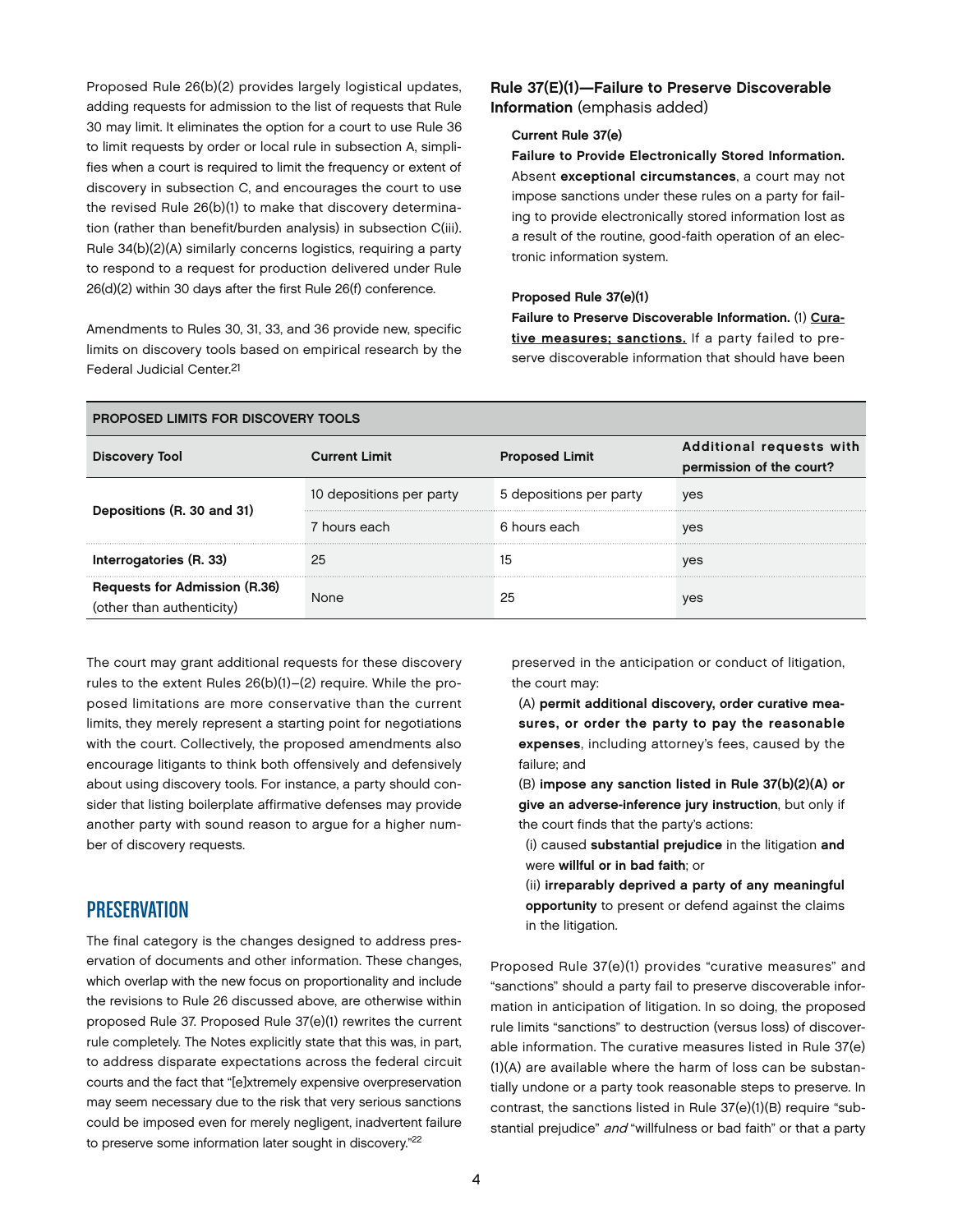was "irreparably deprived" of "any meaningful opportunity" to present or defend against claims in the litigation. Accordingly, these changes remove the stigma associated with sanctions and remove the routine threat of sanctions where conduct does not warrant them.

While the newly proposed Rule 37(e)(2) allows the court to consider "all relevant factors" to assess a party's conduct, it provides five factors to guide a court's analysis. A court should examine (i) the extent to which a party was on notice that litigation would likely occur and that the information would be discoverable, (ii) the reasonableness of the party's effort to preserve the information, (iii) whether the party received a reasonable, clear request to preserve information (as well as whether the parties consulted in good faith about the scope of preservation for the request), (iv) the proportionality of the preservation efforts to any anticipated or ongoing litigation, and (v) whether the party timely sought the court's guidance on any unresolved disputes about preserving discoverable information. Using these factors, a court can determine if a situation warrants curative measures, sanctions, or no remedy at all for a loss of discoverable information.

The first of these Rule 37(e)(2) factors (a party being on notice about litigation) mirrors the common law standard, that the duty to preserve arises when a party knew or reasonably should have known about litigation. Any loss occurring before that triggering moment does not warrant sanctions or other curative measures. These factors should help parties comply with the common law standard, allow the court to determine when the duty to preserve arose, and decide what information warranted preservation. Finally, because this list is not exhaustive, a party's failure to meet any one factor does not mean his actions were willful or in bad faith. As the Notes state, "[Rule 37(e)] does not provide 'bright line' preservation directives because bright lines seem unsuited to a set of problems that is intensely context-specific."23

# OVERVIEW OF PUBLIC COMMENTS

Attorneys, judges, professors, corporations, law firms, and public interest and professional organizations submitted more than 2,300 comments on the proposed rules during the six-month public comment period.24 The comments generally expressed either support or opposition to the rules and often recommended additional changes.

## Comments that Generally Supported the Proposed **Amendments**

The commenters in support of the proposed amendments included Fortune 500 corporations, large law firms, the Duke Law Center for Judicial Studies, and the Sedona Conference.

Former Senator Jon Kyl (R–AZ), who served as a member of the Senate Judiciary Committee, also submitted a comment.

These commenters typically celebrated the Advisory Committee's effort to integrate a proportionality consideration into discovery and to encourage efficiency and fairness. The Sedona Conference supported the deletion of "reasonably calculated to lead to the discovery of admissible evidence" from Rule 26(b)(1) as a means to "help cabin excessive discovery."25 Another commenter suggested adding language to this rule that would encourage technology-assisted review as means of complying with proportionality requirements.26 Senator Kyl and Professor Donald Elliott coauthored a comment noting the upward trend in litigation costs and the use of discovery as a "bludgeon for settlement" rather than a search for truth. They argued that the proportionality standard was not new, but its prominent placement in Rule 26(b)(1) would require parties to take it more seriously.27

These commenters similarly championed the proposals' efforts to deter overpreservation and promote a uniform standard for spoliation in Rule 37(e). Many argue that the standard for sanctions under Rule 37 should be limited to circumstances involving willfulness and bad faith. The New York State Bar Association seemingly suggests that the rules should take something of a middle ground between the current rule and the proposed change. It suggests that Rule 37(e) (1) should impose a rebuttable presumption of substantial prejudice against a party who acts willfully or in bad faith; the rules define "willfulness" as unreasonable conduct, either intentional or reckless, that will likely create harm; and that "[a]ctions" should include an omission in action.<sup>28</sup> The Sedona Conference also recommended a more unified approach to curative measures and sanctions as well as a "good faith" standard instead of a "bad faith" standard.29 The U.S. Department of Justice made a more cautious endorsement of the proposed rules, particularly the proportionality standard. It expressed reservations about the proposed acceleration of the scheduling order as well as the numerical limits on discovery tools.<sup>30</sup>

## Comments that Generally Opposed the Proposed **Amendments**

The majority of the comments expressed general opposition to the proposed amendments. These commenters included individual plaintiffs' attorneys, related trade associations, and various affiliates of the American Association for Justice. The Honorable Shira Scheindlin of the Southern District of New York, a notable electronic discovery expert, also submitted comments narrowly on the changes she opposed.

These commenters were deeply concerned about the proposed amendments to Rules 30, 31, 33, and 36, regarding limits to various discovery requests. They regarded the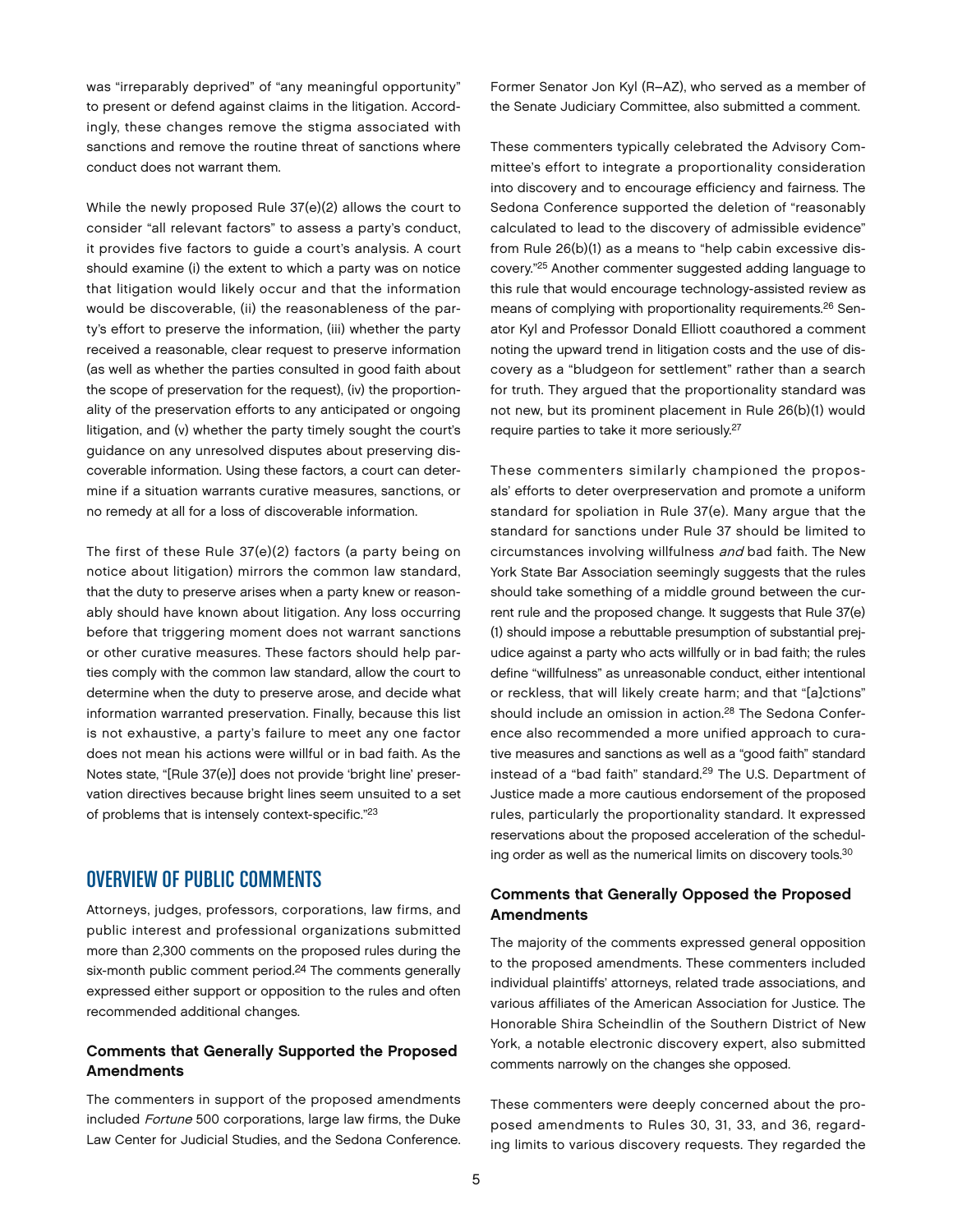requests as essential to litigation's natural fact-finding process and maintained that parties can reasonably manage this process themselves.<sup>31</sup> These comments also raised three primary objections to Rule 26(b)(1)'s proposed proportionality standard. First, they considered the change to be unnecessary since the current process fairly apportions the costs and benefits of discovery, disproportionate discovery is empirically uncommon, and current practice excuses a party from production where the burden outweighs the benefit.<sup>32</sup> Second, they argued that the proportionality standard and its five enumerated factors will result in excessive motion practice as parties litigate the meaning of these terms in the context of their case.33 Lastly, these commenters expressed concern that this new standard would treat plaintiffs unfairly by imposing an additional hurdle (beyond the burden of proof) on them.34 Informational asymmetries require robust discovery, they also argued.<sup>35</sup> Judge Scheindlin similarly argued the proportionality standard was unnecessary, since parties usually amicably agree to what information is relevant, and the standard did not state which party bears the burden to demonstrate proportionality.36

Many amendments to Rule 37(e) troubled these commenters. They complained that the new sanctions standard would allow defendants to escape accountability since "willfulness or bad faith" imposes a higher threshold for destruction than the current good faith standard.<sup>37</sup> Another commenter questioned if the proposals violated the Rules Enabling Act, since the addition of a willfulness finding and proportionality standard to the Rule might alter the substantive right to sanctions and violate established case law.<sup>38</sup> The preservation rules, these commenters concluded, would only create more problems than they solved.

# NEXT STEPS

The proposed amendments represent the culmination of years of hard work, yet many months of work remain. The Advisory Committee is presently reviewing the comments and hearing testimony. It will likely spend two to four months deciding if and how to further revise the rules before communicating proposed changes to the Judicial Conference's Committee on Rules of Practice and Procedure ("Standing Committee"). At the earliest, the Standing Committee would consider the changes during its June 2014 meeting. The Standing Committee may then recommend the rule changes to the Judicial Conference, the policymaking body of the federal courts. The Judicial Conference is scheduled to meet in September 2014, where it could recommend changes to the U.S. Supreme Court, which has the authority to promulgate the FRCP under the Rules Enabling Act of 1934. The Supreme Court could then consider and promulgate any revised rules

on or before May 1, 2015. Any such rules would take effect on December 1, 2015, unless Congress enacts legislation to reject, modify, or defer them. As a result, the earliest any changes could take effect is December 1, 2015.

# **CONCLUSION**

The parties supporting or opposing the proposed rule changes are exactly the ones you would have predicted based on the goals set out at the Duke Conference. Plaintiffs' attorneys and trade organizations largely oppose the changes, perceiving them as unnecessary and as stifling discovery's fact-finding mission. Larger corporations and the law firms that often represent them favor the amendments, applauding them as a critical step in controlling the ever-increasing cost of discovery. Such a juxtaposition indicates that the rules and the rule amendments are doing precisely what they were intended to do, which is rein in discovery costs and return the focus of litigation to the parties' claims and defenses. As a result, while we expect comments to result in some changes to the proposed rules, wholesale changes seem unlikely.

## LAWYER CONTACTS

For further information, please contact your principal Firm representative or one of the lawyers listed below. General email messages may be sent using our "Contact Us" form, which can be found at [www.jonesday.com.](http://www.jonesday.com)

Joshua L. Fuchs Houston +1.832.239.3719 [jlfuchs@jonesday.com](mailto:jlfuchs@jonesday.com)

Christopher Lovrien Los Angeles +1.213.243.2316 [cjlovrien@jonesday.com](mailto:cjlovrien@jonesday.com)

John M. Majoras Columbus / Washington +1.614.281.3835 +1.202.879.7652 [jmmajoras@jonesday.com](mailto:jmmajoras@jonesday.com)

Carmen G. McLean Washington +1.202.879.3744 [cgmclean@jonesday.com](mailto:cgmclean@jonesday.com) David S. Rutkowski San Francisco / Silicon Valley +1.415.875.5797 +1.650.687.4152 [dsrutkowski@jonesday.com](mailto:dsrutkowski@jonesday.com)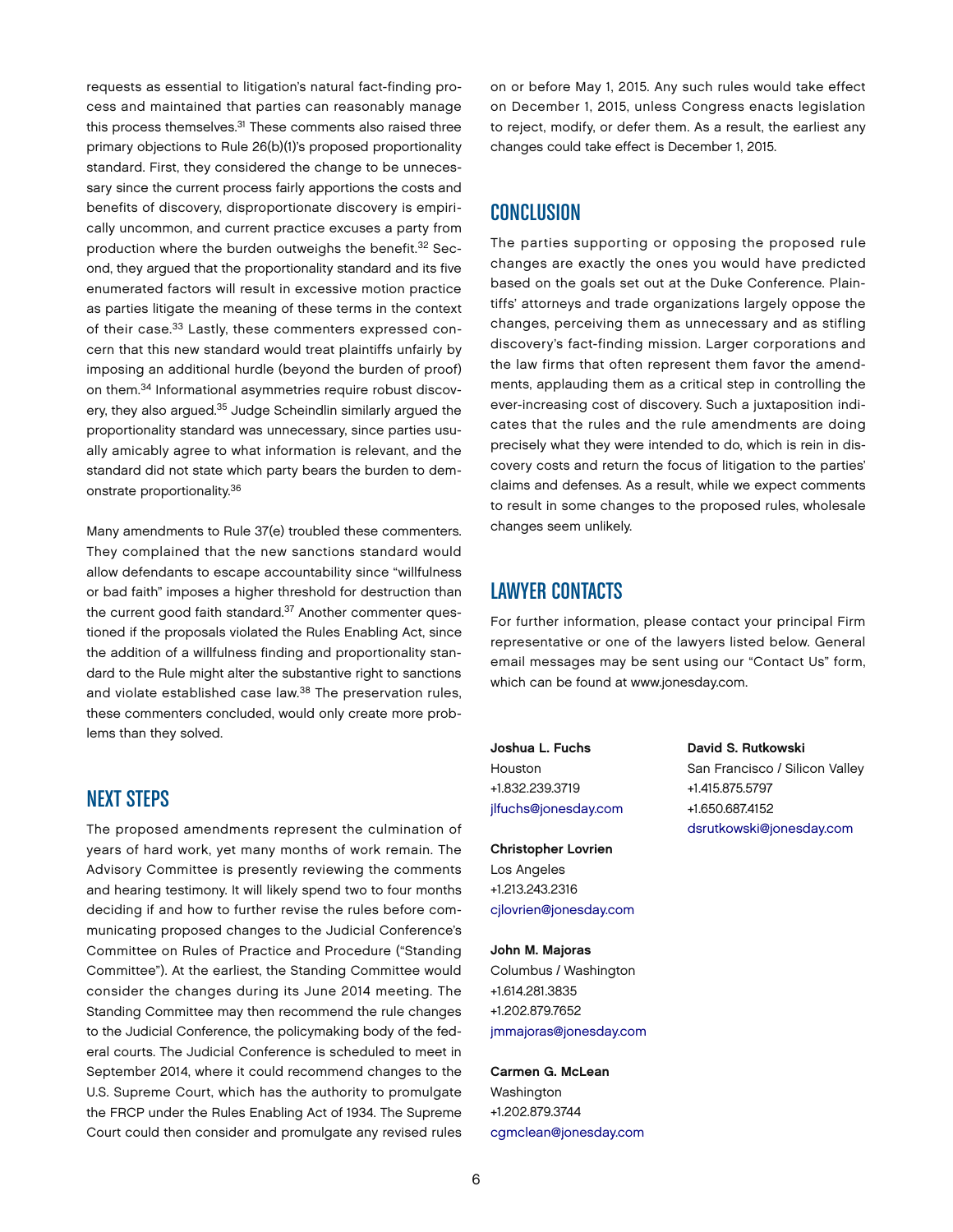## APPENDIX A: PROPOSED AMENDMENTS TO THE FEDERAL RULES OF CIVIL PROCEDURE

| Rule             | Category                          | <b>Proposed Amendment</b>                                                                                                                                                                                                                      |
|------------------|-----------------------------------|------------------------------------------------------------------------------------------------------------------------------------------------------------------------------------------------------------------------------------------------|
| 1                | Proportionality                   | Instructs courts and parties to use rules to secure just, speedy, inexpensive<br>litigation                                                                                                                                                    |
| 4(m)             | ECM - Scheduling                  | Reduces time limit for service to sixty days after complaint is filed                                                                                                                                                                          |
| 16(b)(1)         | ECM - Scheduling                  | Requires direct, simultaneous communication at the scheduling conference                                                                                                                                                                       |
| 16(b)(2)         | ECM – Scheduling                  | Reduces time period to issue scheduling order                                                                                                                                                                                                  |
| 16(b)(3)(B)(iii) | ECM – Privilege &<br>Preservation | Permits scheduling order to address preservation of ESI                                                                                                                                                                                        |
| 16(b)(3)(B)(iv)  | ECM - Privilege &<br>Preservation | Permits scheduling order to include agreements reached under FRE 502                                                                                                                                                                           |
| 16(b)(3)(B)(v)   | ECM - Scheduling                  | Permits scheduling order to require conference before discovery order                                                                                                                                                                          |
| 26(b)(1)         | Proportionality                   | Requires discovery to be proportional to needs of the case                                                                                                                                                                                     |
| 26(b)(2)(A)      | Proportionality                   | Adds requests for admission to list of discovery tools that may be limited;<br>eliminates option for court to use R. 36 to limit requests by order or local rule                                                                               |
| 26(b)(2)(C)      | Proportionality                   | Simplifies when a court is required to limit frequency of discovery                                                                                                                                                                            |
| 26(b)(2)(C)(iii) | Proportionality                   | Encourages court to use R. 26(b)(1) to define discovery's scope                                                                                                                                                                                |
| 26(c)(1)(B)      | <b>ECM - Documents</b>            | Permits courts to enter protective order allocating discovery expenses                                                                                                                                                                         |
| 26(d)(1)         | ECM - Scheduling                  | Adds R. 26(d)(2) as exception to a party seeking discovery prior to R. 26(f)<br>conference                                                                                                                                                     |
| 26(d)(2)         | <b>ECM - Documents</b>            | Permits R. 34 request to be sent prior to R. 26(f) conference; deemed served at<br>that conference                                                                                                                                             |
| 26(d)(3)         | ECM - Scheduling                  | Permits parties to stipulate to sequence of discovery                                                                                                                                                                                          |
| 26(f)(3)(C)      | ECM - Privilege &<br>Preservation | Requires discovery plan to state parties' views on ESI preservation                                                                                                                                                                            |
| 26(f)(3)(D)      | ECM - Privilege &<br>Preservation | Requires discovery plan to state parties' views on claims of privilege and whether<br>to ask court to include agreement in FRE 502 order                                                                                                       |
| 30(a)(2)(A)(i)   | Proportionality                   | Requires court permission for >5 oral depositions per party                                                                                                                                                                                    |
| 30(d)(1)         | Proportionality                   | Requires court permission for deposition >6 hours                                                                                                                                                                                              |
| 31(a)(2)(A)(i)   | Proportionality                   | Requires court permission for >5 written depositions per party                                                                                                                                                                                 |
| 33(a)(1)         | Proportionality                   | Requires court permission for >15 interrogatories per party                                                                                                                                                                                    |
| 34(b)(2)(A)      | Proportionality                   | Requires party to respond to request for production delivered per R. 26(d)(2)<br>within 30 days after first R. 26(f) conference                                                                                                                |
| 34(b)(2)(B)      | <b>ECM - Documents</b>            | Requires parties to state objections with specificity; permits parties to state that<br>will produce rather than permit inspection; requires parties to include reasonable<br>date for production (or produce on timeline of requesting party) |
| 34(b)(2)(C)      | ECM - Documents                   | Requires parties to indicate if document will be withheld based on objections                                                                                                                                                                  |
| 36(a)(2)         | Proportionality                   | Requires court permission for >25 requests for admission per party                                                                                                                                                                             |
| 37(a)(3)(B)(iv)  | <b>ECM - Documents</b>            | Permits motion to compel if party fails to produce documents                                                                                                                                                                                   |
| 37(e)(1)         | Preservation                      | Permits curative measures and sanctions for failure to preserve discoverable<br>information                                                                                                                                                    |
| 37(e)(2)         | Preservation                      | Provides nonexhaustive factors to determine if there was a failure to preserve, and<br>if it was willful or in bad faith                                                                                                                       |